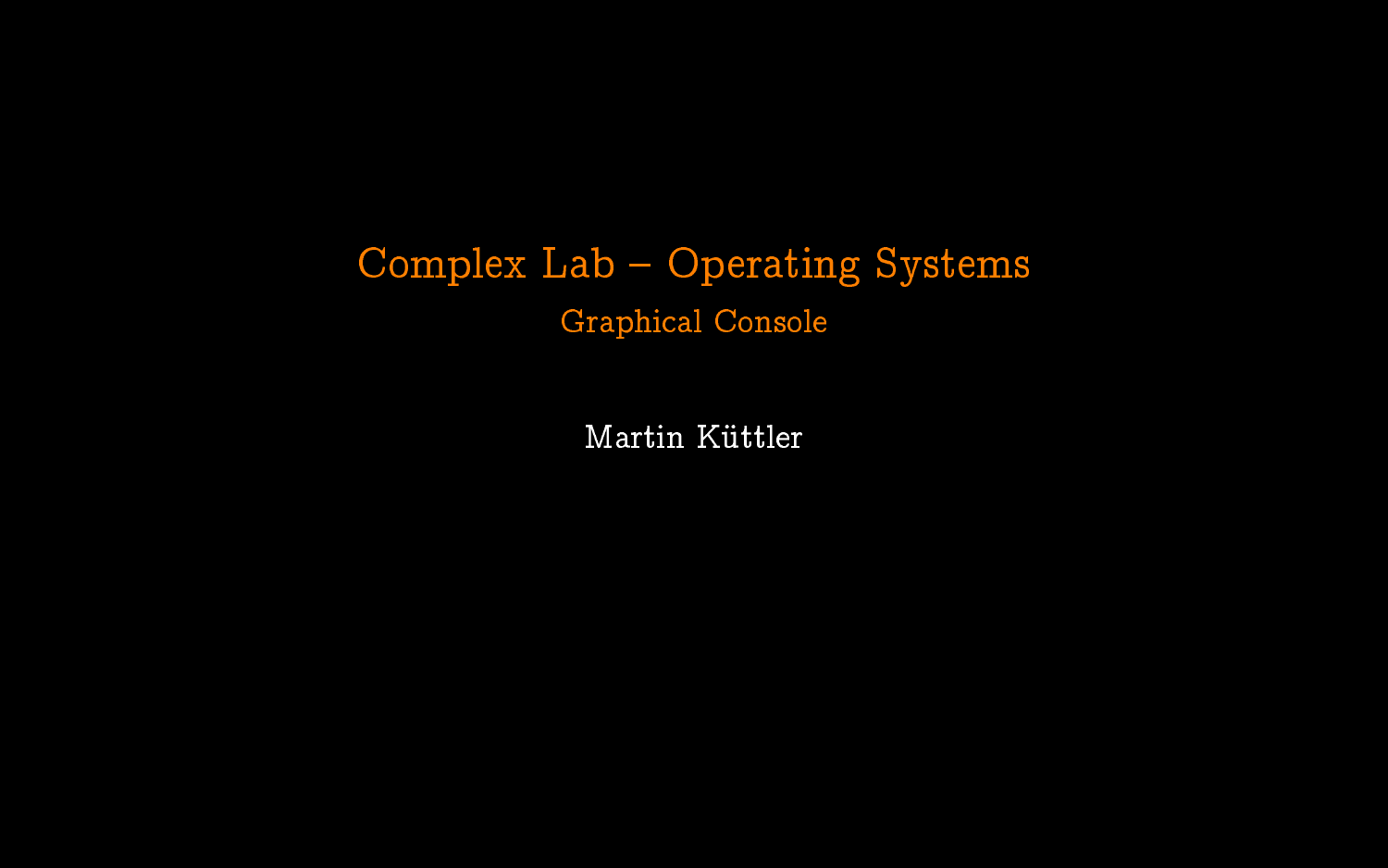## Last assignment

▶ Any questions?

▶ Any bug reports, whishes, etc.?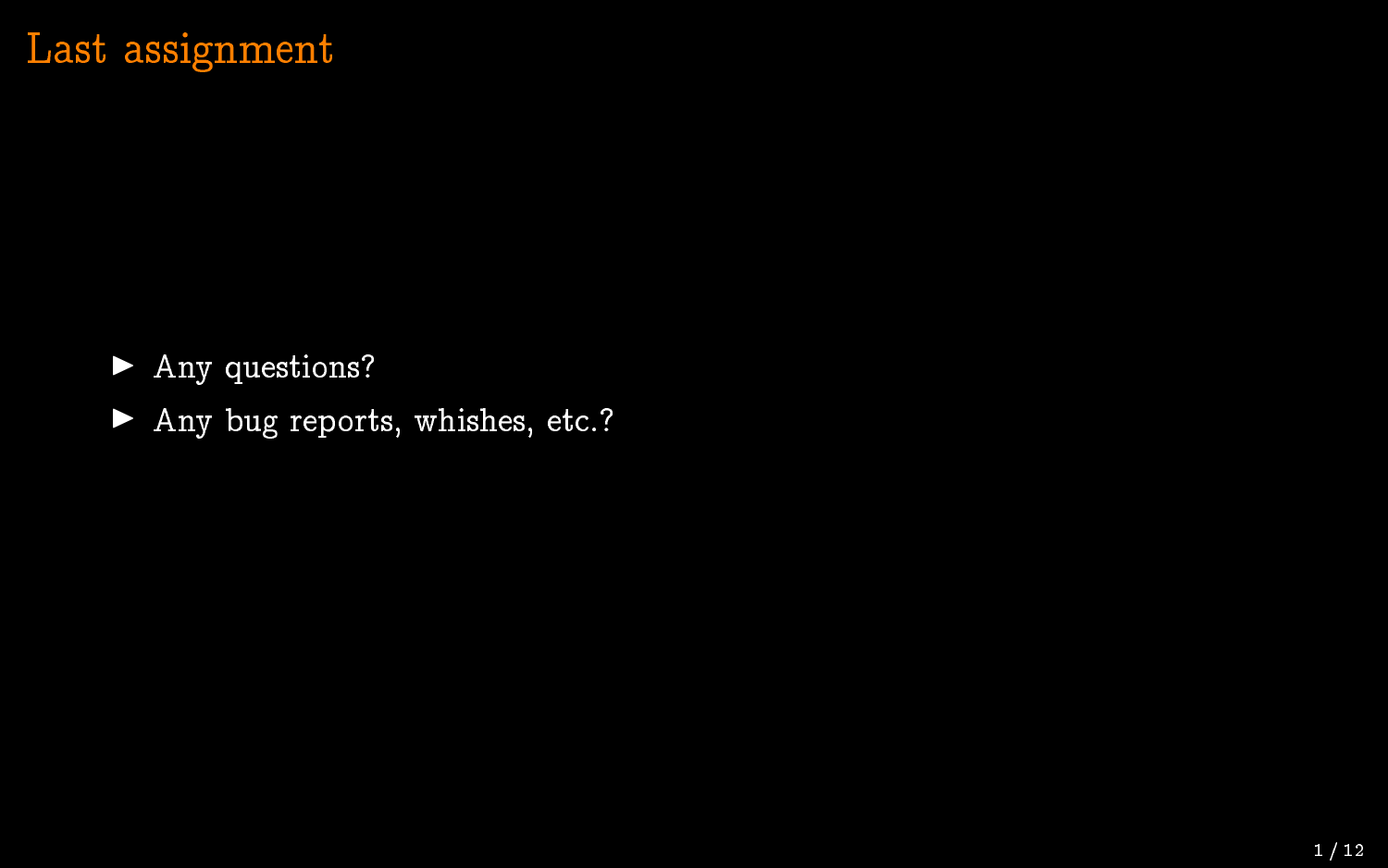### We are here



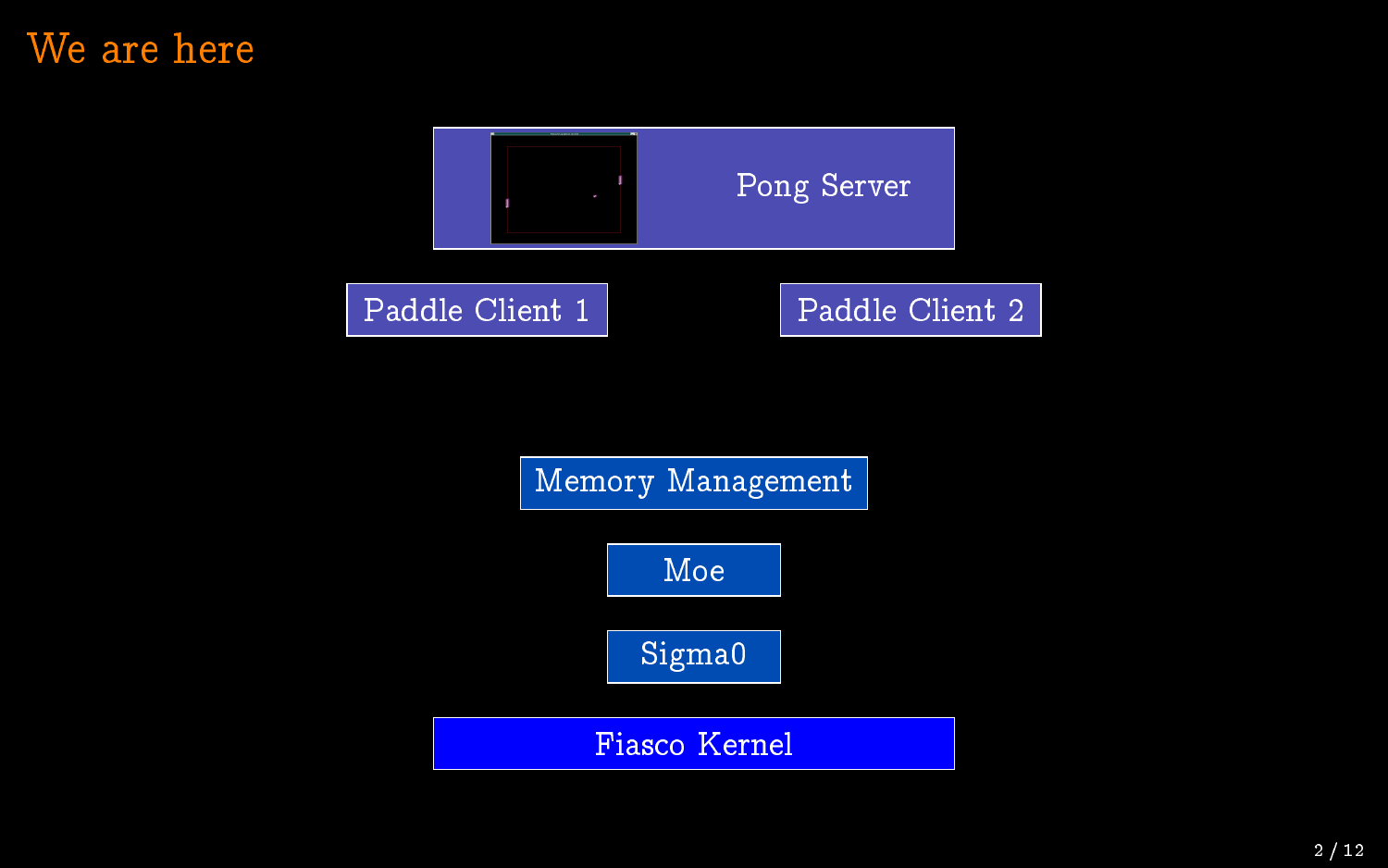# Today's goal

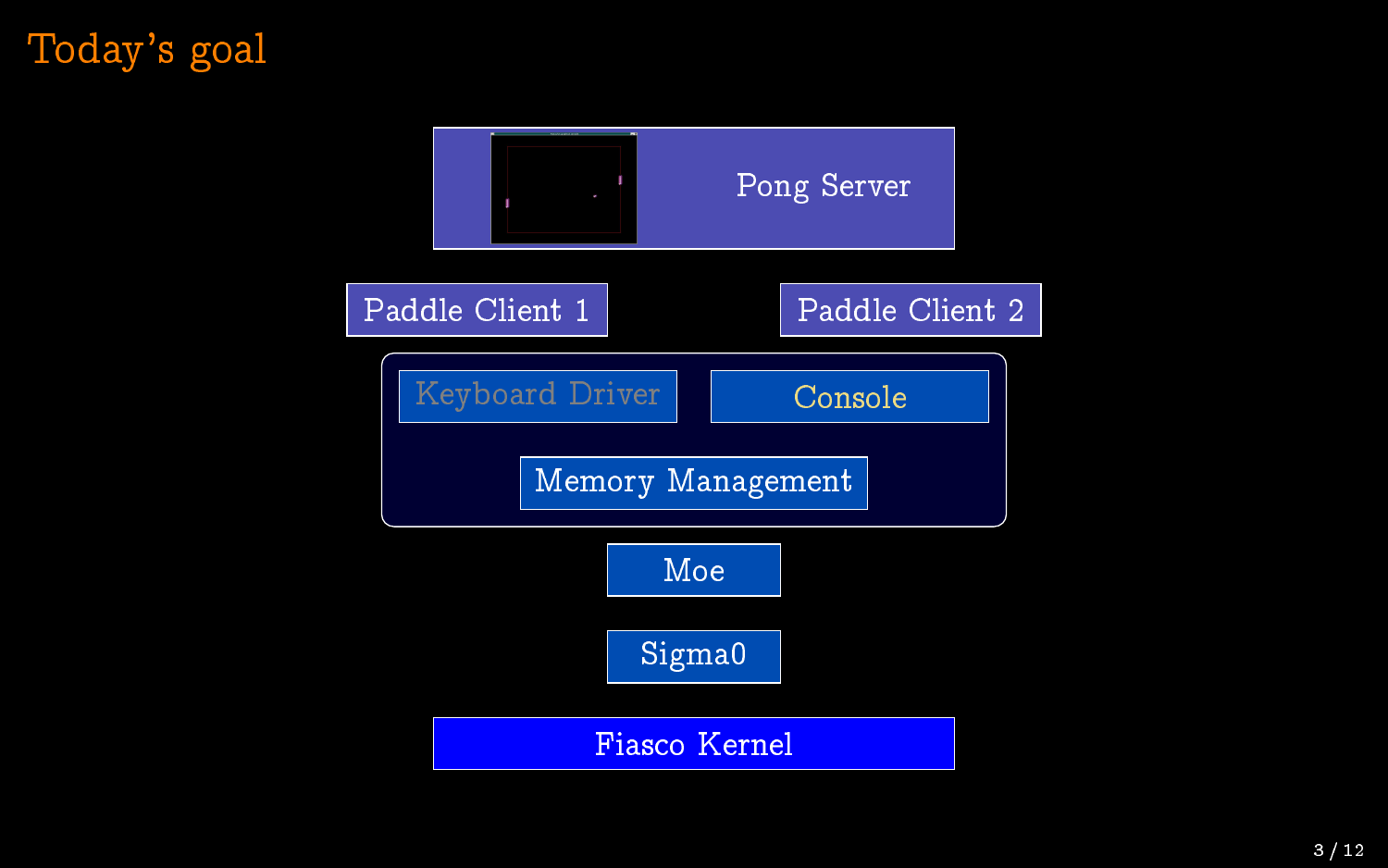# Graphics (VESA)

- ▶ Using VBE/XGA BIOS extension
- ▶ Put computer into XGA mode:
	- $\blacktriangleright$  Requires evil real-mode code
	- $\blacktriangleright$  L4 FBDRV: command line option -m  $\langle$  mode $\rangle$
	- $\blacktriangleright$  mode: 0x100 0x11F, see e.g. Wikipedia on VBE
- $\blacktriangleright$  Get access to hardware frame buffer
- $\blacktriangleright$  Render graphics into frame buffer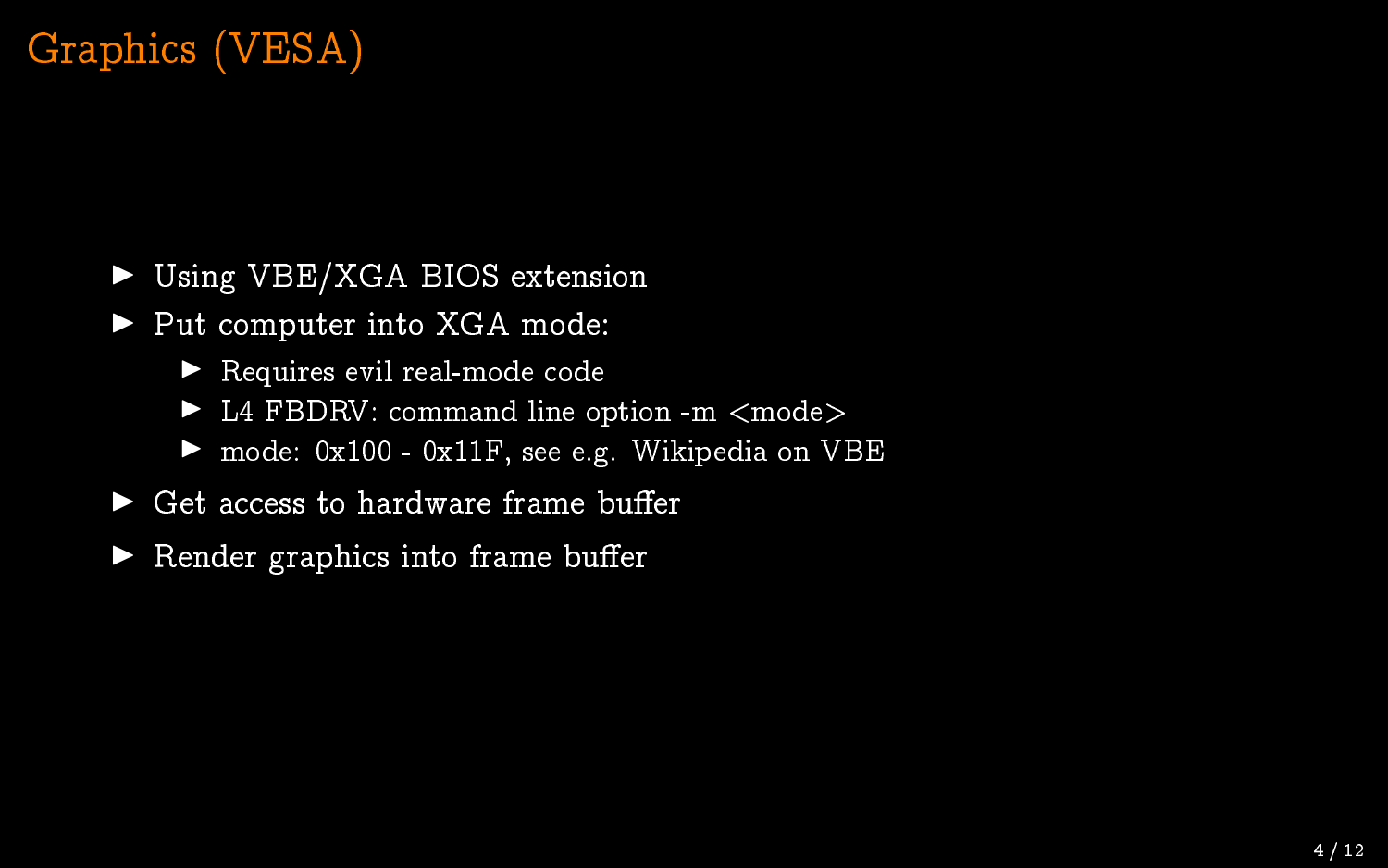$\blacktriangleright$  IO server manages all I/O resources

 $\blacktriangleright$  fb-drv server provides a frame buffer interface.

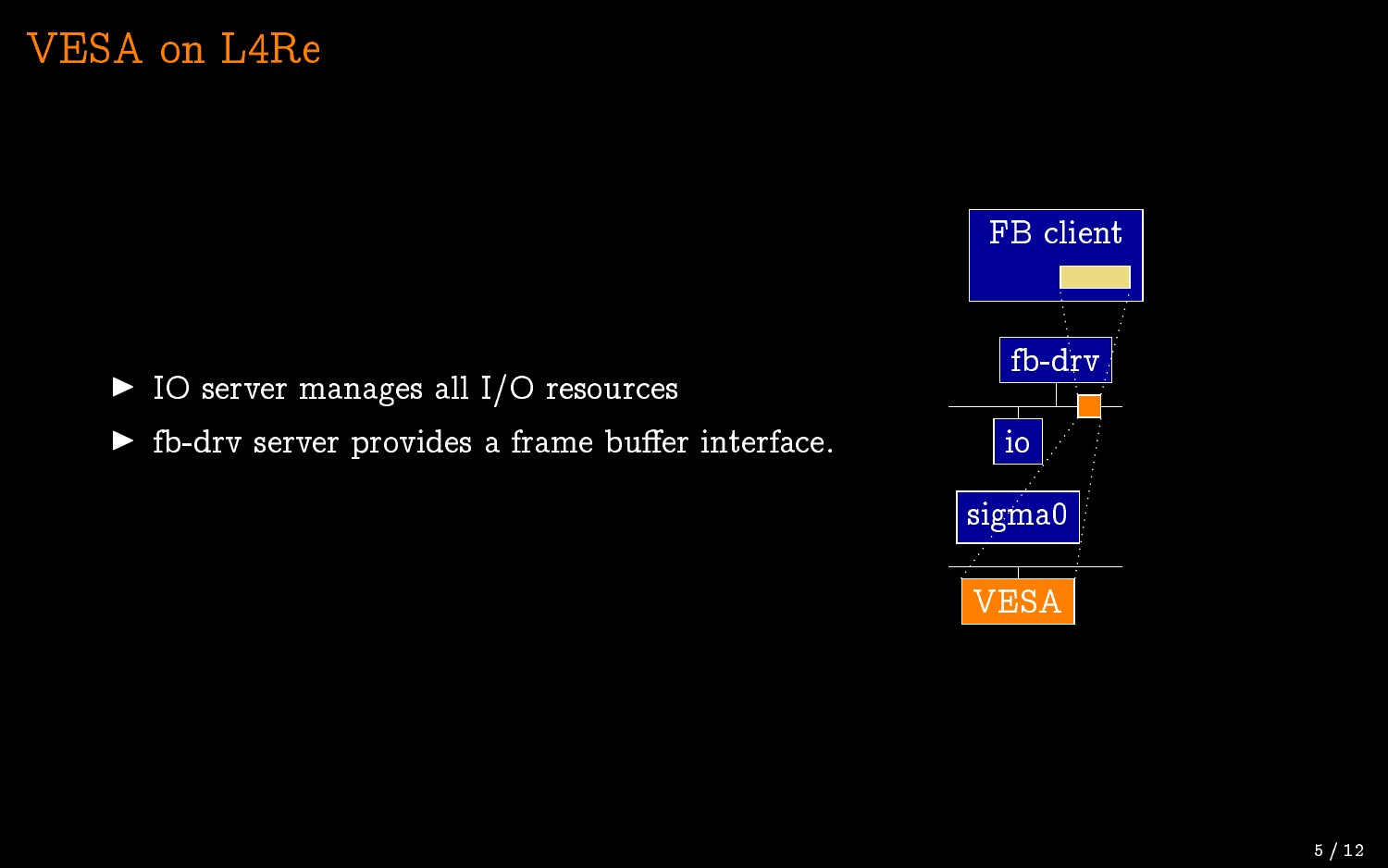# IO configuration



IO Configuration files:

- $\blacktriangleright$  Hardware description file (src/l4/pkg/io/io/config/x86-legacy.devs)
- $v$ bus configuration file (x86-fb.io)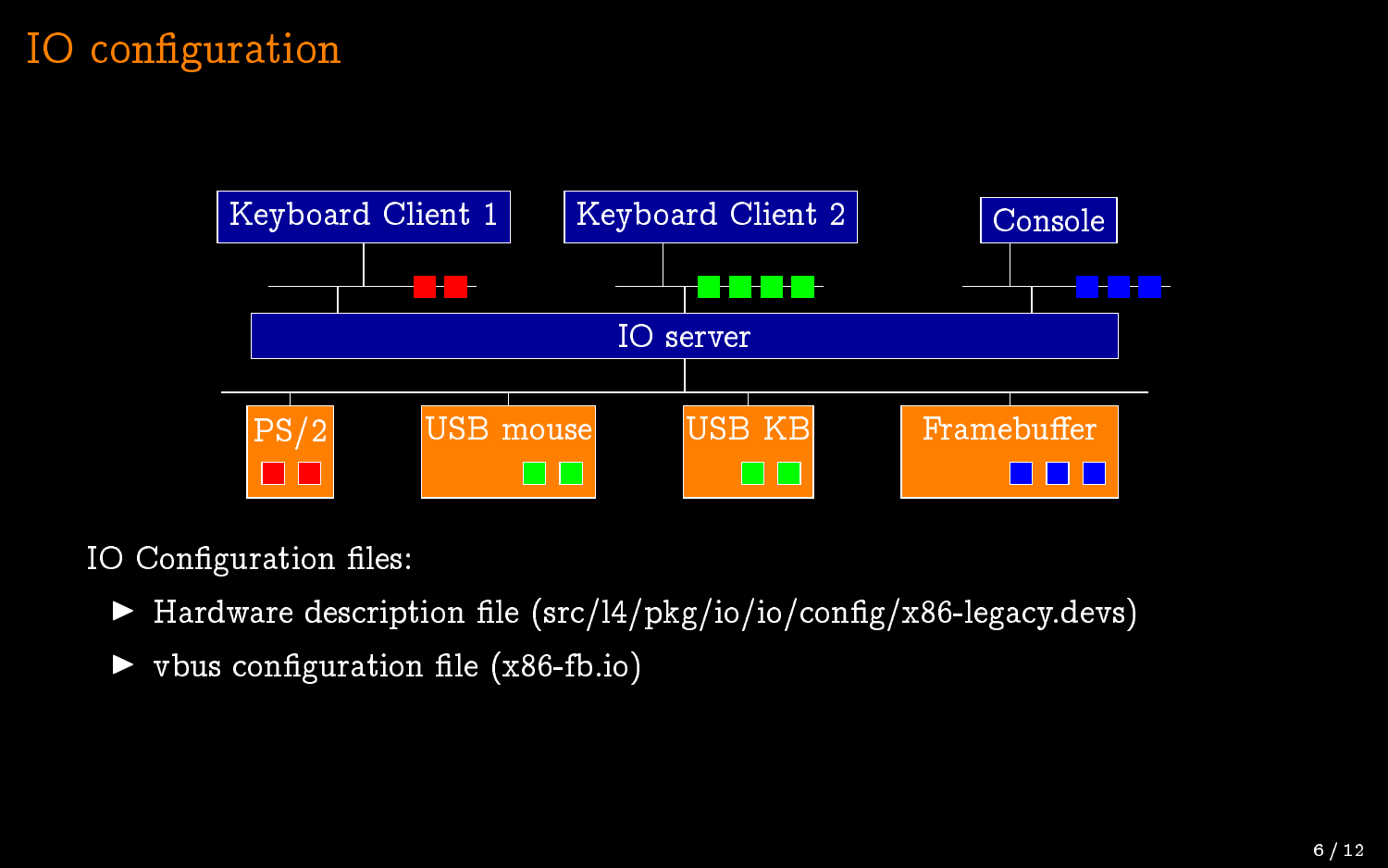### Lua example

```
local L4 = require('L4");
local Id = L4.default loader ;
local vbus = ld:new-channel();
local fbdrv = ld: new<sub>channel</sub>();
ld: start({cap = fbdry = vbus: svr(), icu = L4.Env.icu,
              sigma0 = L4.cast (L4. Proto. Factory, L4. Env. sigma0)
                 : create ( L4.Proto.Sigma0 )} ,
           \log = {\texttt{["I0", "yellow" } },"rom/io_{11}rom/x86-legacy.devs_{11}rom/x86-fb.io";
ld: start({cases = fvbus = vbus, fbfbdrv: svr() }.log = {"floatv", "red"\},
          "rom/fb-drv_{++}-m_{++}0x\overline{117" ;
ld: start (fcases = ffb = fbdry;
          " rom / your_fb_client ")
                                                                     7 / 12
```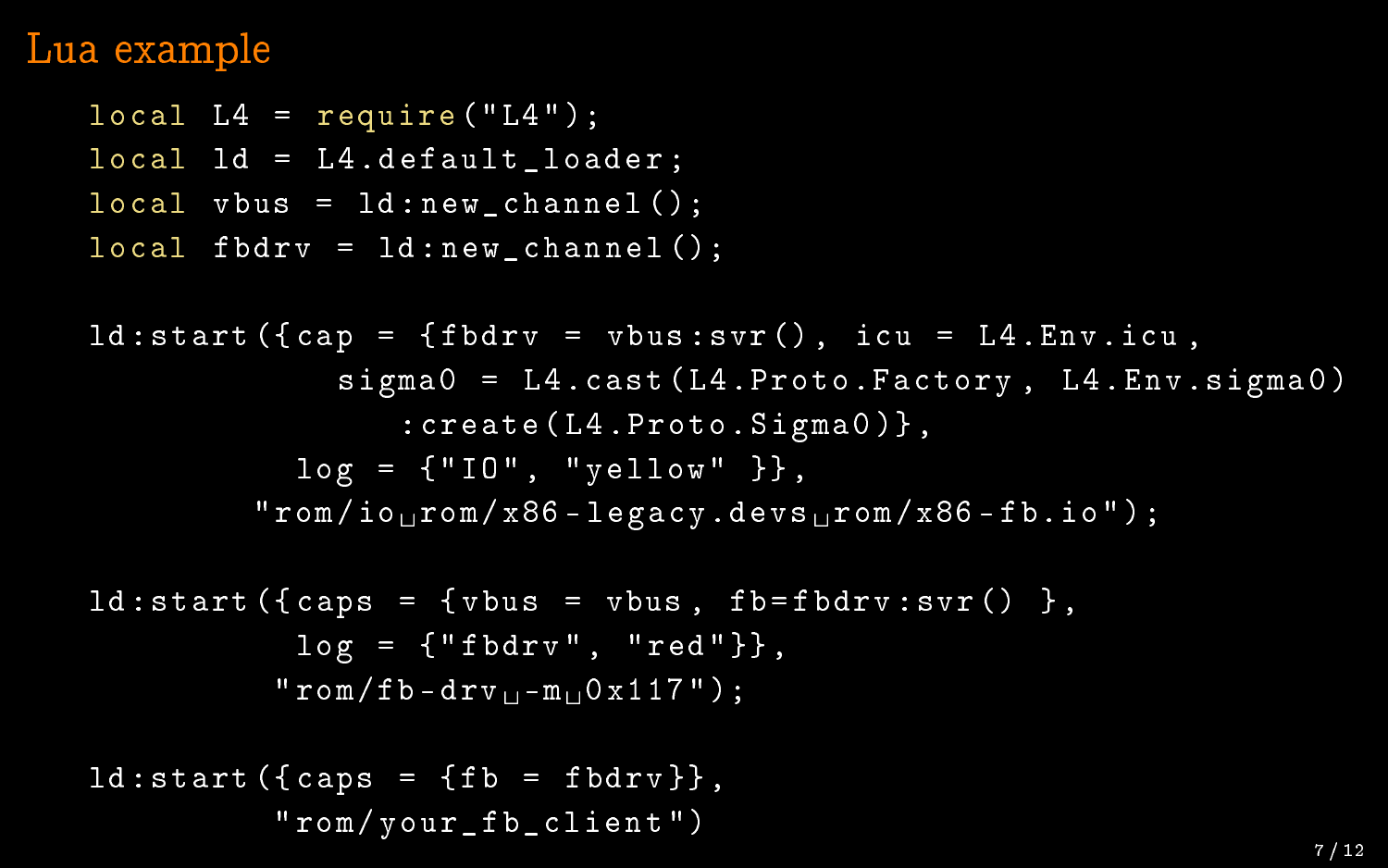### L4Re Framebuffer Interface

Headers are at

- $\triangleright$  src / 14 / pkg / 14 re -core / 14 re / include / video / goos, and
- ▶ src / 14 / pkg / 14 r e code / 14 r e / util / include / video / goos fb Iterface to Goos\_fb
	- $\triangleright$  Goos fb ( char const \*name ) Create FB using capability name (channel to fb-drv)
	- Goos fb:: view info ()  $-FB$  information
	- Goos fb:: attach buffer () Get FB data space
	- $\blacktriangleright$  Goos fb :: r e f r e s h ( ) refresh, not necessary for physical FB.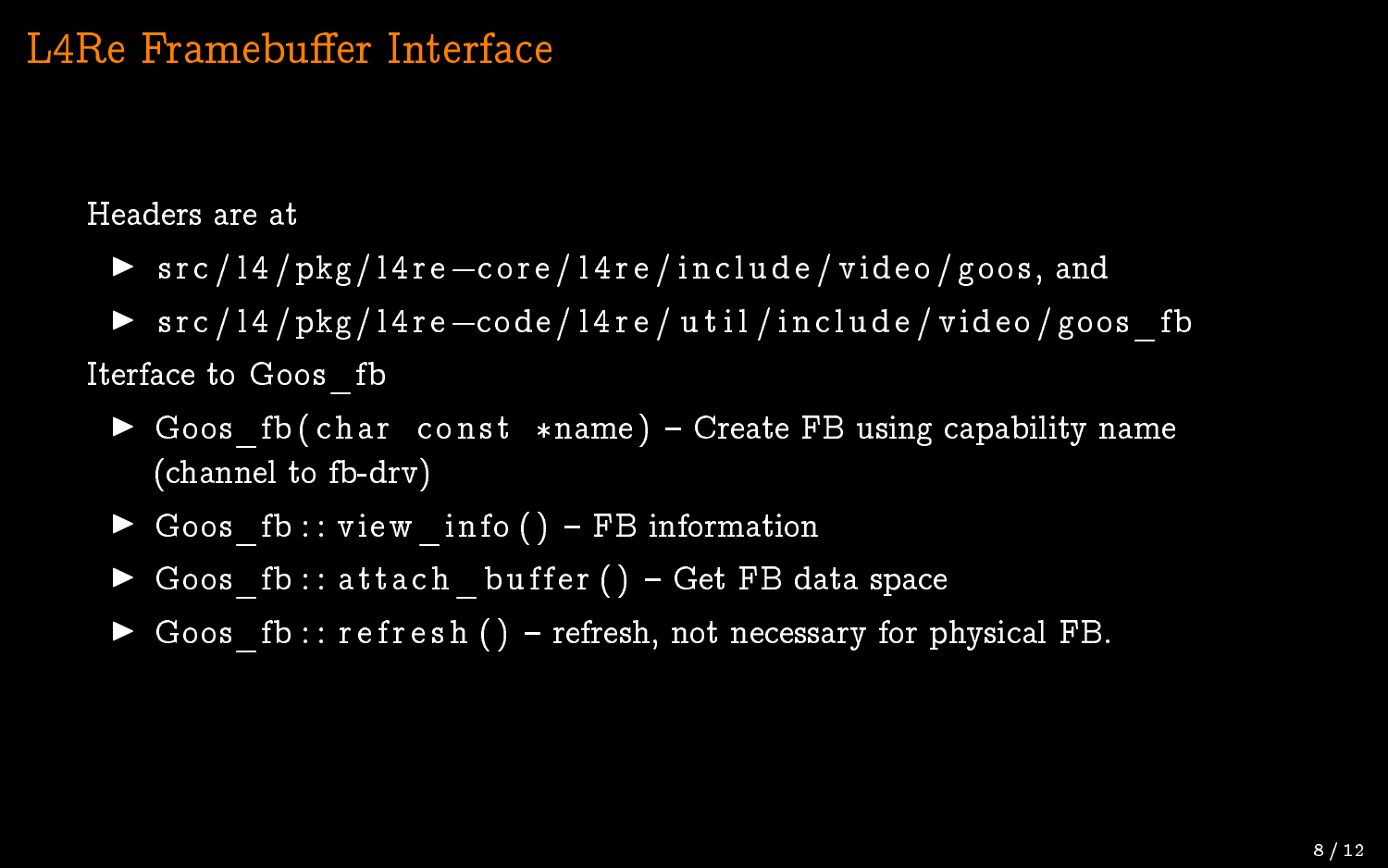#### Example: Drawing Pixels

```
auto base = fb. attach buffer();
```

```
L4Re :: Util :: Video :: View :: Info info ;
int r = fb \cdot v iew\_info (kinfo);
if (r := 0) error(...);
```

```
auto addr = base + y * (info.pixel info.bytes per pixel ()* info . width )
                  + x * info . pixel_info . bytes_per_pixel ();
```
// details about color encoding in info . pixel\_info \* static\_cast < unsigned \* >( addr ) = value ;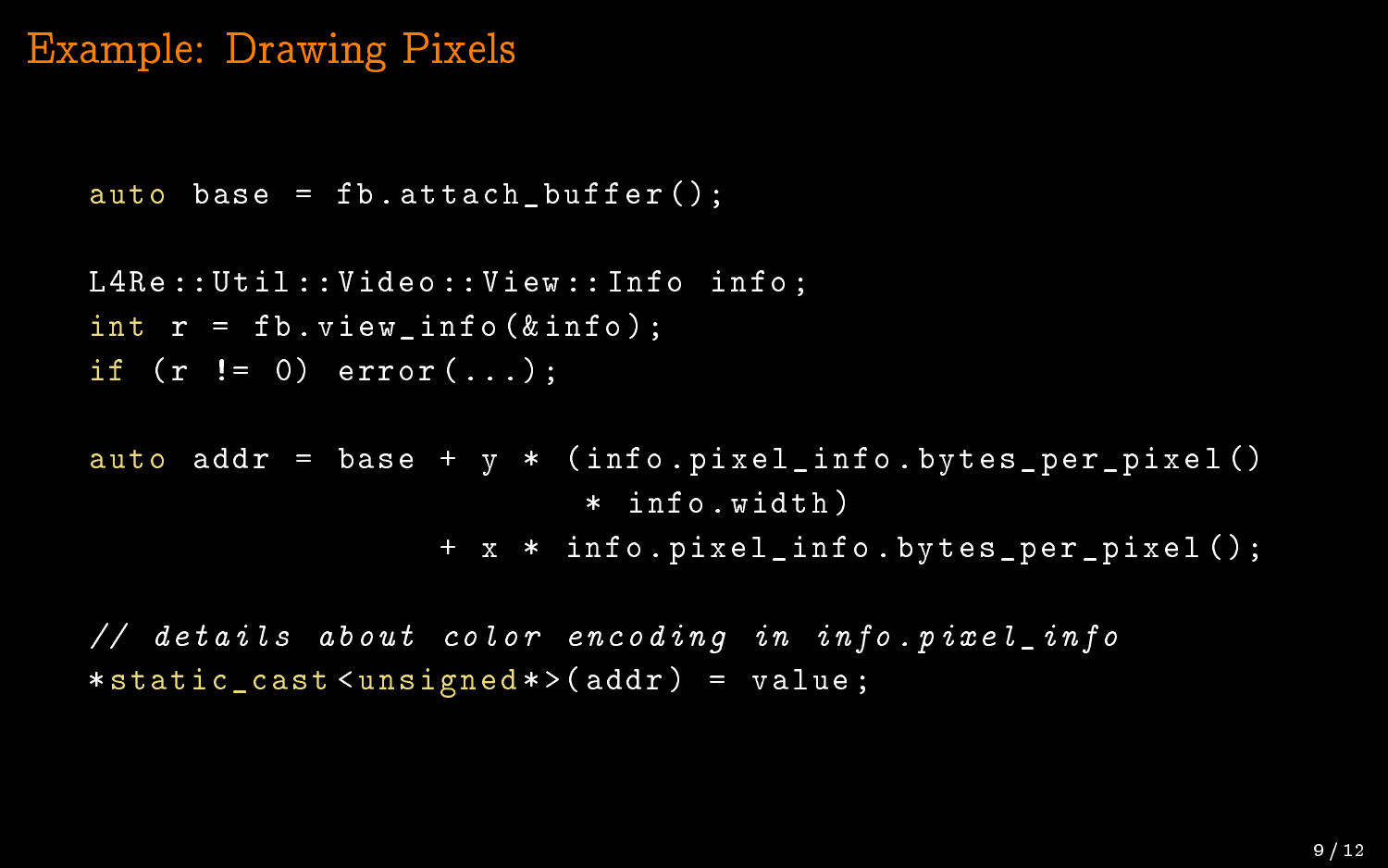## Rendering Text

Use C library: libgfx bit map

 $\blacktriangleright$  Initialize: gfxbitmap font init ( );

 $\blacktriangleright$  Render text:

```
gfxbitmap_font_text
  (void *fb base, l4re video view info t *fbinfo,
   gfxbitmap_font_t font , char const * text ,
   unsigned len, unsigned x, unsigned y,
   gfxbitmap_color_pix_t foreground ,
   gfxbitmap_color_pix_t background );
```
- $\blacktriangleright$  fb base base address of FB
- $\triangleright$  f b i n f o L4Re:: Framebuffer:: Info struct, cast
- $\triangleright$  Colors are unsigned int
- ▶ Useful constants: GFXBITMAP\_DEFAULT\_FONT, GFXBITMAP\_USE\_STRLEN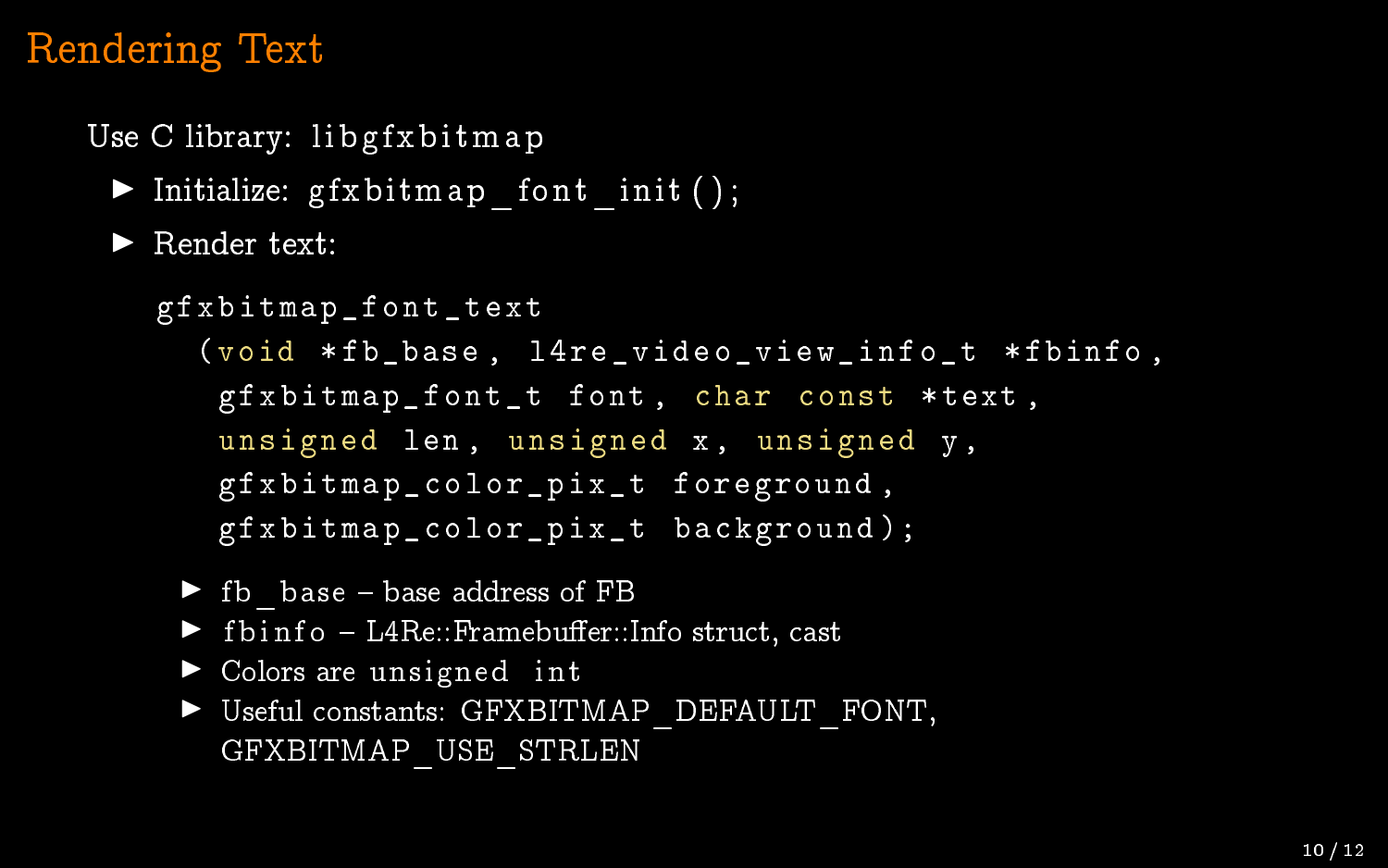- $\blacktriangleright$  There is a libpng, contact me if you need/want it.
- $\triangleright$  Consult your favorite Computer Graphics reference for drawing algorithms.
- $\triangleright$  None of these is necessary for this assignment, as Pong can already draw itself.